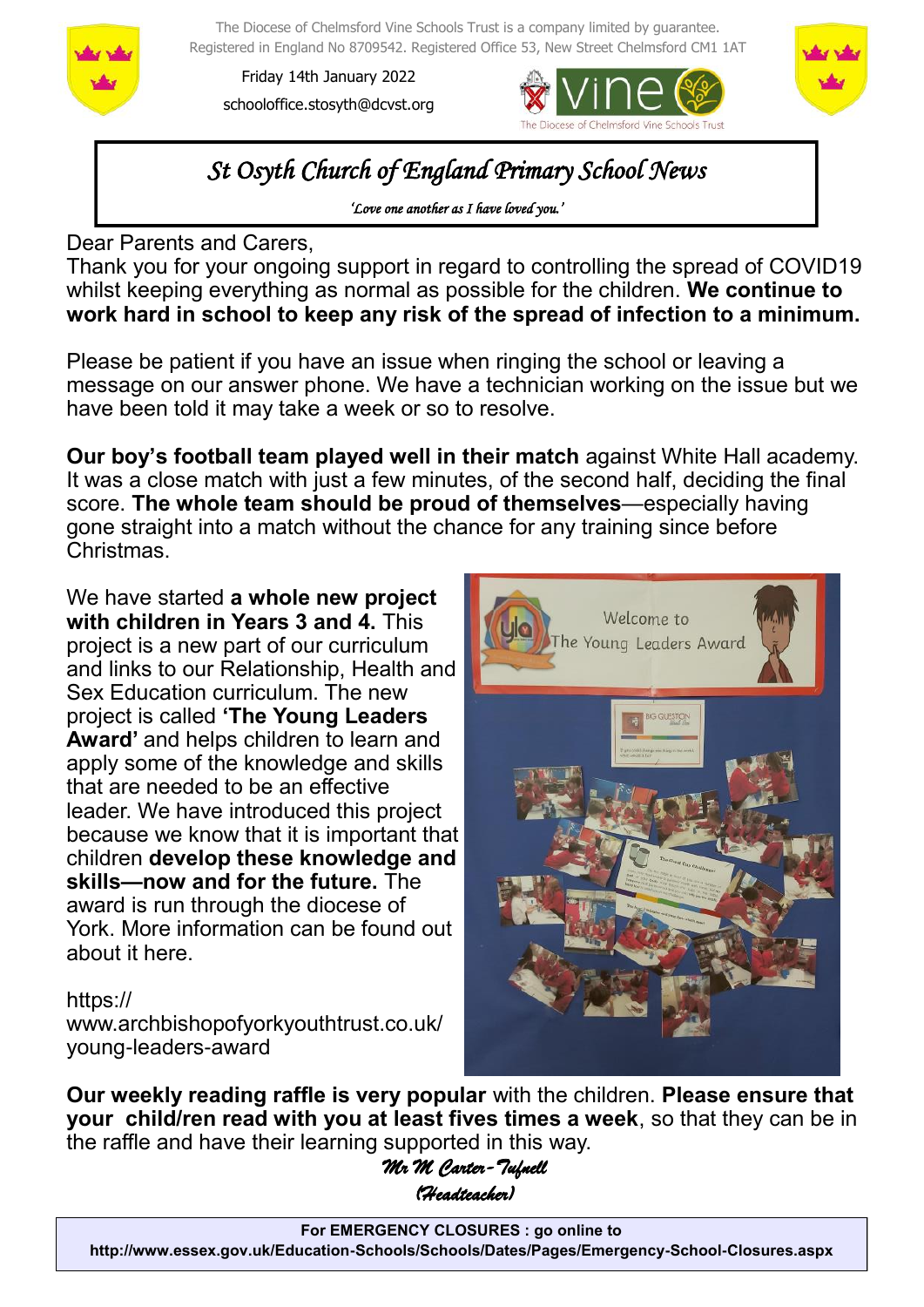## **School dinners - bookings can now be made until the February half term**

Dinner bookings need to be made online, please select your meal choices and add the items to the basket before proceeding to the checkout. If your child is eligible for free school meals or universal infant free school meals you also need to complete the checkout process but you will not be charged.

**If you think you may be eligible for free school meals please contact the school office for a form.** 



#### **Field use in Winter Months**

We want the children to continue to be able to enjoy using the field. For this to happen, children will need to have a change of footwear - trainers, wellington boots or such like.

Thus, **from Monday 15th November, children will only be allowed on the field if they have a change of footwear.** This is so that the children's school shoes do not get covered in mud and so that mud does not get walked all around the school building and into the school carpets.



Please do not park on the zig zags<br>outside the school Thank you for your help with this.

Everyone is reminded not to park on the zig zag lines outside school and also to be





All children must have a full **named** PE kit in school every day.

## **PE Kit: Black shorts, White t-shirt, Plimsols**

#### **Additional items allowed for outside: Plain tracksuit bottoms, top and trainers**

Children can wear a Fitbit (or similar) to school, but it is their responsibility to keep it safe during the day.



**All watches, Fitbits and earrings need to be removed for P.E lessons.**

#### **School Uniform**

Our full uniform policy can be accessed on our website: https://st-[osyth.essex.sch.uk/key](https://st-osyth.essex.sch.uk/key-information/uniform/)-information/uniform/ Alternatively, hard copies can be requested from our school office.



#### **Reception admissions for academic year starting in September 2022**

Applications can be made online via [www.essex.gov.uk/admissions](https://gbr01.safelinks.protection.outlook.com/?url=http%3A%2F%2Fwww.essex.gov.uk%2Fadmissions&data=04%7C01%7Cschooloffice.stosyth%40dcvst.org%7Cd9dfd22d78a64e7d492d08d9a046cdd1%7C282c78034b8f4fbda3841682df47e3ad%7C1%7C0%7C637717048224412247%7CUnknown%7CTWFpb) 

The statutory national **closing date for applications** is **15 January 2022**.

**Breakfast Club** is open from 7.45am for **all ages**, costing **£3.00 per session**.

Please accompany your children into the school office, the children have breakfast and a chance to play. If you unexpectedly need to use Breakfast Club your child can be booked in on arrival, but payment must be made before the end of the day.



 **These sessions must be booked and paid for on school money in advance**.